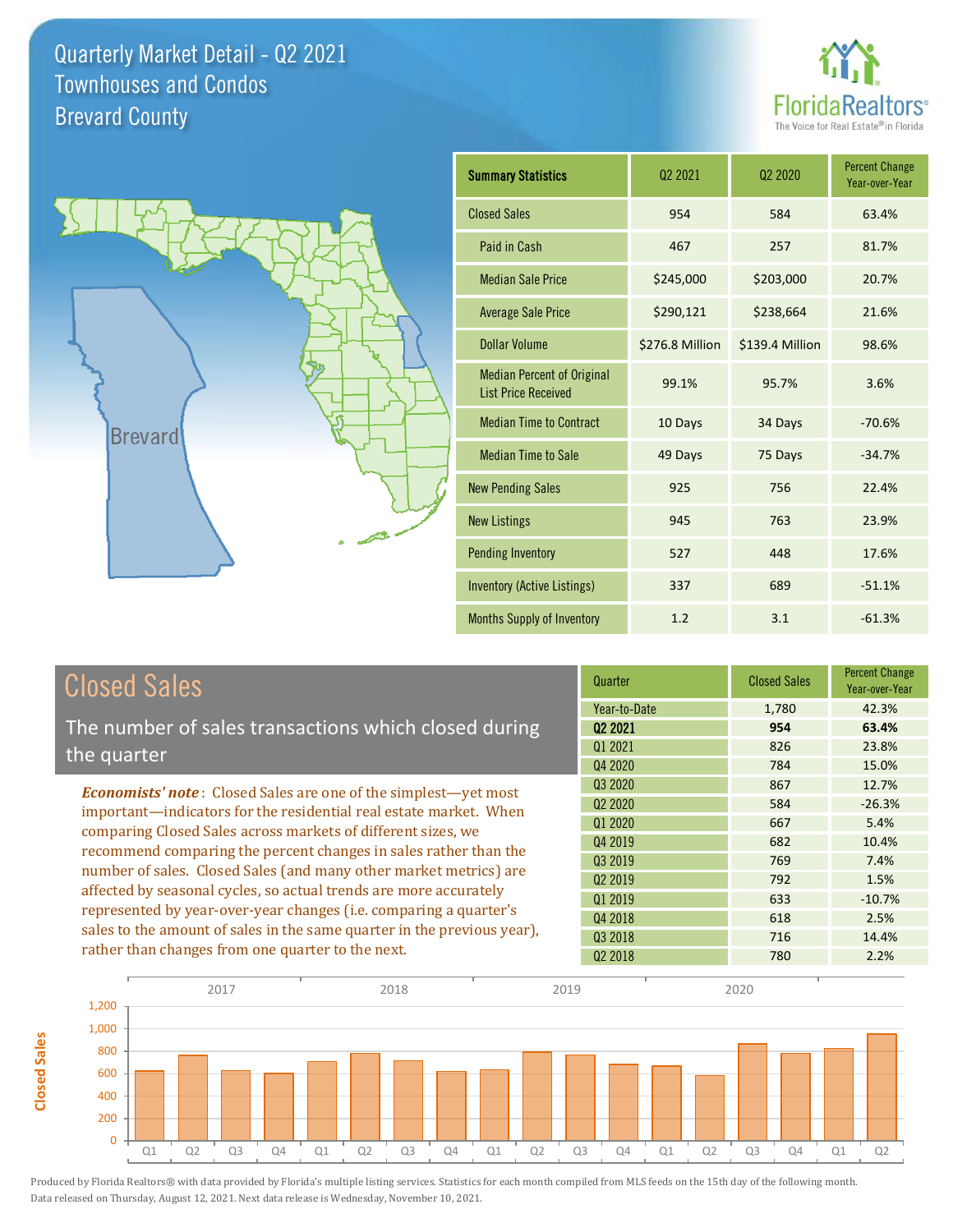

| Cash Sales                                                                     | Quarter             | <b>Cash Sales</b> | <b>Percent Change</b><br>Year-over-Year |
|--------------------------------------------------------------------------------|---------------------|-------------------|-----------------------------------------|
|                                                                                | Year-to-Date        | 874               | 53.6%                                   |
| The number of Closed Sales during the quarter in                               | 02 2021             | 467               | 81.7%                                   |
|                                                                                | 01 2021             | 407               | 30.4%                                   |
| which buyers exclusively paid in cash                                          | Q4 2020             | 328               | 19.7%                                   |
|                                                                                | Q3 2020             | 377               | 17.8%                                   |
|                                                                                | 02 2020             | 257               | $-27.2%$                                |
| <b>Economists' note:</b> Cash Sales can be a useful indicator of the extent to | Q1 2020             | 312               | $-4.9%$                                 |
| which investors are participating in the market. Why? Investors are            | Q4 2019             | 274               | $-10.2%$                                |
| far more likely to have the funds to purchase a home available up front,       | Q3 2019             | 320               | $-6.4%$                                 |
| whereas the typical homebuyer requires a mortgage or some other                | Q <sub>2</sub> 2019 | 353               | $-9.9%$                                 |
| form of financing. There are, of course, many possible exceptions, so          | Q1 2019             | 328               | $-17.4%$                                |
| this statistic should be interpreted with care.                                | Q4 2018             | 305               | $-3.2%$                                 |
|                                                                                | Q3 2018             | 342               | 12.9%                                   |



# Cash Sales as a Percentage of Closed Sales

The percentage of Closed Sales during the quarter which were Cash Sales

*Economists' note* : This statistic is simply another way of viewing Cash Sales. The remaining percentages of Closed Sales (i.e. those not paid fully in cash) each quarter involved some sort of financing, such as mortgages, owner/seller financing, assumed loans, etc.



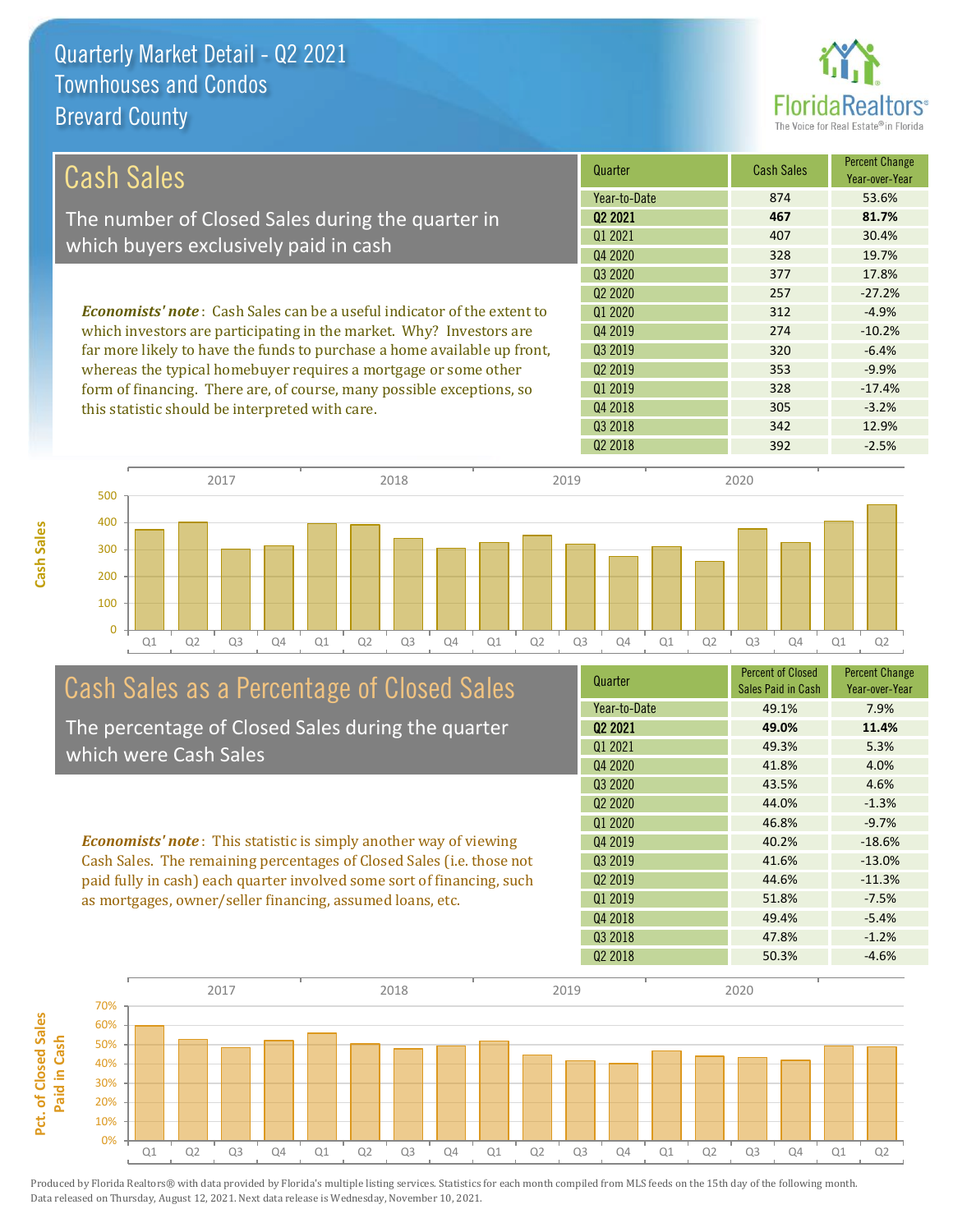

## Median Sale Price

The median sale price reported for the quarter (i.e. 50% of sales were above and 50% of sales were below)

*Economists' note* : Median Sale Price is our preferred summary statistic for price activity because, unlike Average Sale Price, Median Sale Price is not sensitive to high sale prices for small numbers of homes that may not be characteristic of the market area. Keep in mind that median price trends over time are not always solely caused by changes in the general value of local real estate. Median sale price only reflects the values of the homes that *sold* each quarter, and the mix of the types of homes that sell can change over time.

| Quarter                         | <b>Median Sale Price</b> | <b>Percent Change</b><br>Year-over-Year |
|---------------------------------|--------------------------|-----------------------------------------|
| Year-to-Date                    | \$230,000                | 15.9%                                   |
| Q <sub>2</sub> 2021             | \$245,000                | 20.7%                                   |
| Q1 2021                         | \$219,000                | 13.5%                                   |
| Q4 2020                         | \$225,000                | 18.4%                                   |
| Q3 2020                         | \$210,000                | 12.3%                                   |
| Q <sub>2</sub> 20 <sub>20</sub> | \$203,000                | 7.3%                                    |
| Q1 2020                         | \$193,000                | 10.3%                                   |
| Q4 2019                         | \$189,990                | 8.6%                                    |
| Q3 2019                         | \$187,000                | 6.9%                                    |
| Q <sub>2</sub> 2019             | \$189,125                | 5.1%                                    |
| Q1 2019                         | \$175,000                | 10.8%                                   |
| Q4 2018                         | \$175,000                | 6.1%                                    |
| Q3 2018                         | \$174,950                | 9.3%                                    |
| Q <sub>2</sub> 2018             | \$180,000                | 12.5%                                   |
|                                 |                          |                                         |



#### Average Sale Price

The average sale price reported for the quarter (i.e. total sales in dollars divided by the number of sales)

*Economists' note* : Usually, we prefer Median Sale Price over Average Sale Price as a summary statistic for home prices. However, Average Sale Price does have its uses—particularly when it is analyzed alongside the Median Sale Price. For one, the relative difference between the two statistics can provide some insight into the market for higher-end homes in an area.

| Quarter                         | <b>Average Sale Price</b> | <b>Percent Change</b><br>Year-over-Year |
|---------------------------------|---------------------------|-----------------------------------------|
| Year-to-Date                    | \$277,390                 | 14.8%                                   |
| Q <sub>2</sub> 2021             | \$290,121                 | 21.6%                                   |
| Q1 2021                         | \$262,687                 | 7.5%                                    |
| Q4 2020                         | \$271,185                 | 19.5%                                   |
| Q3 2020                         | \$251,478                 | 15.0%                                   |
| Q <sub>2</sub> 20 <sub>20</sub> | \$238,664                 | 0.7%                                    |
| Q1 2020                         | \$244,338                 | 12.0%                                   |
| Q4 2019                         | \$226,897                 | 7.9%                                    |
| Q3 2019                         | \$218,645                 | 4.9%                                    |
| Q <sub>2</sub> 2019             | \$237,004                 | 8.7%                                    |
| Q1 2019                         | \$218,116                 | 9.6%                                    |
| Q4 2018                         | \$210,373                 | 5.6%                                    |
| Q3 2018                         | \$208,460                 | 11.7%                                   |
| Q <sub>2</sub> 2018             | \$218,061                 | 13.1%                                   |



**Average Sale Price**

**Average Sale Price**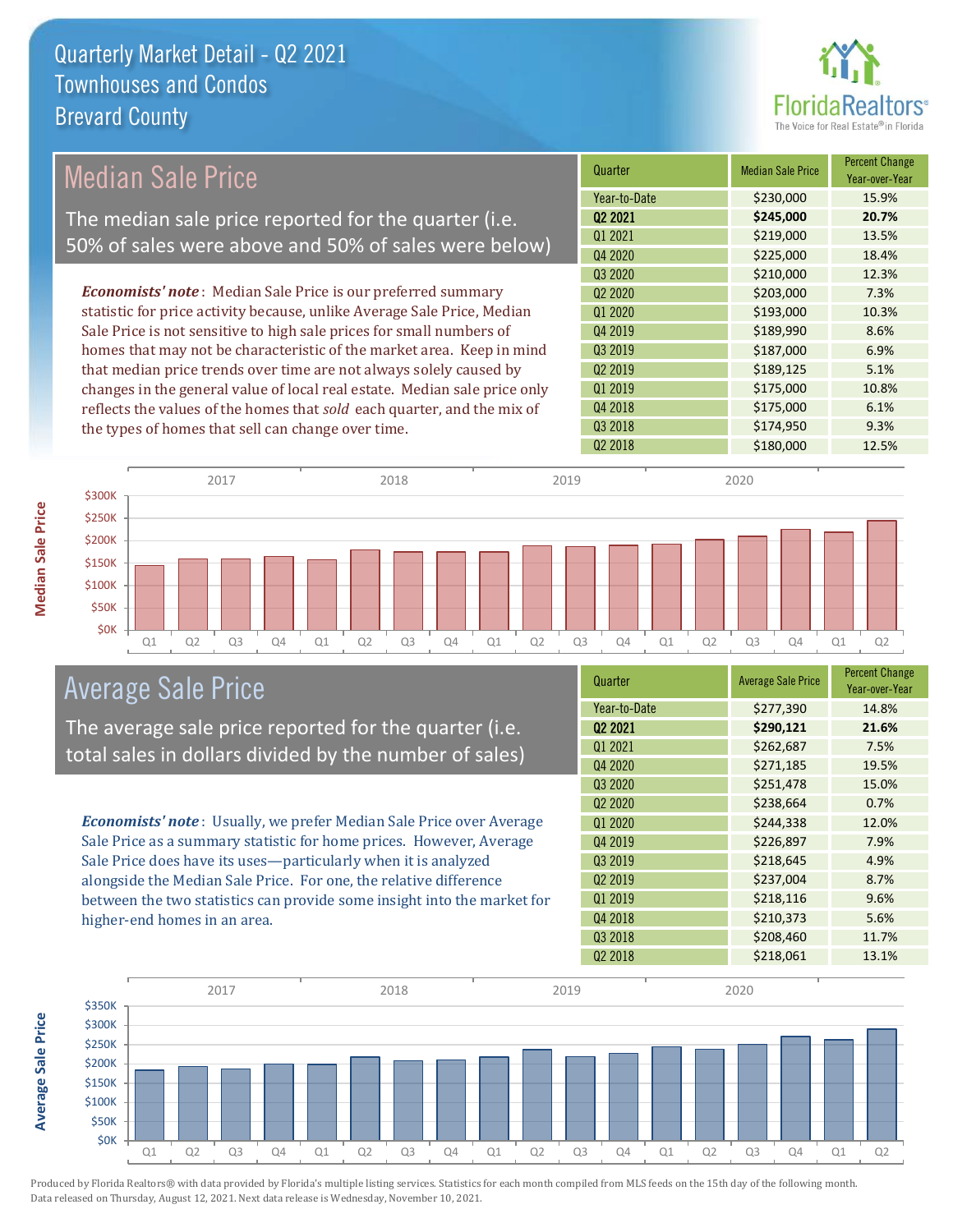

| Dollar Volume                                                                | Quarter             | <b>Dollar Volume</b> | <b>Percent Change</b><br>Year-over-Year |
|------------------------------------------------------------------------------|---------------------|----------------------|-----------------------------------------|
|                                                                              | Year-to-Date        | \$493.8 Million      | 63.3%                                   |
| The sum of the sale prices for all sales which closed                        | Q <sub>2</sub> 2021 | \$276.8 Million      | 98.6%                                   |
| during the quarter                                                           | 01 2021             | \$217.0 Million      | 33.1%                                   |
|                                                                              | Q4 2020             | \$212.6 Million      | 37.4%                                   |
|                                                                              | Q3 2020             | \$218.0 Million      | 29.7%                                   |
| <b>Economists' note</b> : Dollar Volume is simply the sum of all sale prices | 02 2020             | \$139.4 Million      | $-25.7%$                                |
| in a given time period, and can quickly be calculated by multiplying         | Q1 2020             | \$163.0 Million      | 18.0%                                   |
| Closed Sales by Average Sale Price. It is a strong indicator of the health   | Q4 2019             | \$154.7 Million      | 19.0%                                   |
| of the real estate industry in a market, and is of particular interest to    | 03 2019             | \$168.1 Million      | 12.6%                                   |
| real estate professionals, investors, analysts, and government agencies.     | Q <sub>2</sub> 2019 | \$187.7 Million      | 10.4%                                   |
| Potential home sellers and home buyers, on the other hand, will likely       | Q1 2019             | \$138.1 Million      | $-2.1%$                                 |
| be better served by paying attention to trends in the two components         | Q4 2018             | \$130.0 Million      | 8.2%                                    |

Q1 Q2 Q3 Q4 Q1 Q2 Q3 Q4 Q1 Q2 Q3 Q4 Q1 Q2 Q3 Q4 Q1 Q2 \$0 \$50 M \$100 M \$150 M \$200 M \$250 M \$300 M 2017 2018 2019 2020

# Median Percent of Original List Price Received

of Dollar Volume (i.e. sales and prices) individually.

The median of the sale price (as a percentage of the original list price) across all properties selling during the quarter

*Economists' note* : The Median Percent of Original List Price Received is useful as an indicator of market recovery, since it typically rises as buyers realize that the market may be moving away from them and they need to match the selling price (or better it) in order to get a contract on the house. This is usually the last measure to indicate a market has shifted from down to up, so it is what we would call a *lagging* indicator.

| Quarter                         | Med. Pct. of Orig.<br><b>List Price Received</b> | <b>Percent Change</b><br>Year-over-Year |
|---------------------------------|--------------------------------------------------|-----------------------------------------|
| Year-to-Date                    | 98.1%                                            | 2.3%                                    |
| 02 2021                         | 99.1%                                            | 3.6%                                    |
| Q1 2021                         | 97.1%                                            | 1.1%                                    |
| Q4 2020                         | 96.8%                                            | 1.3%                                    |
| Q <sub>3</sub> 2020             | 96.2%                                            | 0.9%                                    |
| Q <sub>2</sub> 20 <sub>20</sub> | 95.7%                                            | 0.1%                                    |
| Q1 2020                         | 96.0%                                            | 0.8%                                    |
| Q4 2019                         | 95.6%                                            | 0.5%                                    |
| Q3 2019                         | 95.3%                                            | $-0.1%$                                 |
| Q <sub>2</sub> 2019             | 95.6%                                            | $-0.4%$                                 |
| 01 2019                         | 95.2%                                            | $-0.3%$                                 |
| Q4 2018                         | 95.1%                                            | $-0.3%$                                 |
| Q3 2018                         | 95.4%                                            | $-0.3%$                                 |
| Q <sub>2</sub> 2018             | 96.0%                                            | 0.9%                                    |

Q2 2018 **\$170.1 Million** 15.6%

Q3 2018 **\$149.3 Million** 27.8%



**Dollar Volume**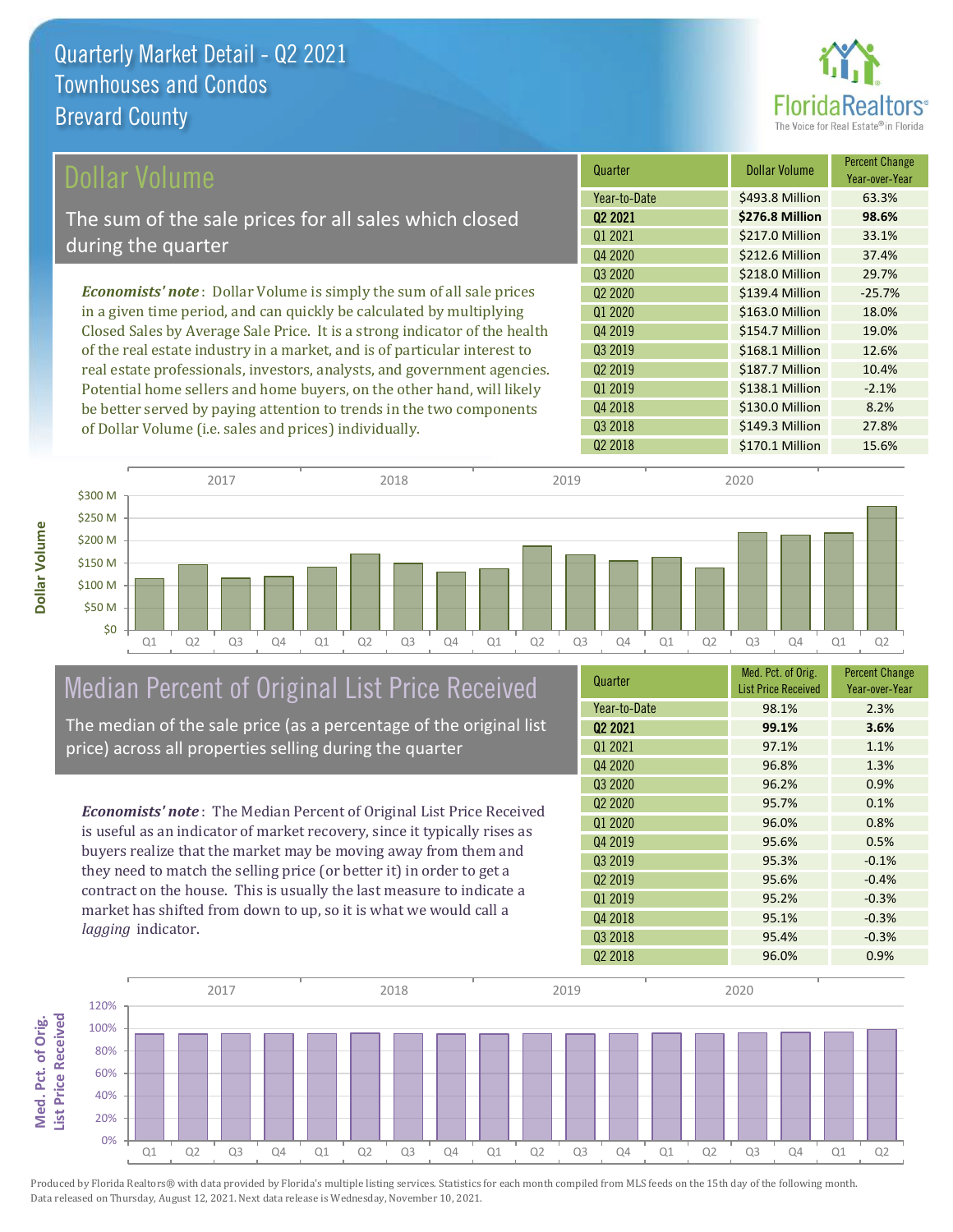

## Median Time to Contract

The median number of days between the listing date and contract date for all Closed Sales during the quarter

*Economists' note* : Like Time to Sale, Time to Contract is a measure of the length of the home selling process calculated for sales which closed during the quarter. The difference is that Time to Contract measures the number of days between the initial listing of a property and the signing of the contract which eventually led to the closing of the sale. When the gap between Median Time to Contract and Median Time to Sale grows, it is usually a sign of longer closing times and/or declining numbers of cash sales.



Q1 Q2 Q3 Q4 Q1 Q2 Q3 Q4 Q1 Q2 Q3 Q4 Q1 Q2 Q3 Q4 Q1 Q2  $\Omega$ 10 20 30 40 50 60 **Contract** 2017 2018 2019 2020

#### Median Time to Sale

**Median Time to** 

**Median Time to** 

The median number of days between the listing date and closing date for all Closed Sales during the quarter

*Economists' note* : Time to Sale is a measure of the length of the home selling process, calculated as the number of days between the initial listing of a property and the closing of the sale. *Median* Time to Sale is the amount of time the "middle" property selling this month was on the market. That is, 50% of homes selling this month took *less* time to sell, and 50% of homes took *more* time to sell. Median Time to Sale gives a more accurate picture than Average Time to Sale, which can be skewed upward by small numbers of properties taking an abnormally long time to sell.

| Quarter                         | <b>Median Time to Sale</b> | <b>Percent Change</b><br>Year-over-Year |
|---------------------------------|----------------------------|-----------------------------------------|
| Year-to-Date                    | 53 Days                    | $-30.3%$                                |
| Q <sub>2</sub> 2021             | 49 Days                    | $-34.7%$                                |
| Q1 2021                         | 58 Days                    | $-24.7%$                                |
| Q4 2020                         | 61 Days                    | $-22.8%$                                |
| Q3 2020                         | 72 Days                    | $-15.3%$                                |
| Q <sub>2</sub> 20 <sub>20</sub> | 75 Days                    | $-3.8%$                                 |
| Q1 2020                         | 77 Days                    | $-2.5%$                                 |
| Q4 2019                         | 79 Days                    | 14.5%                                   |
| Q3 2019                         | 85 Days                    | 28.8%                                   |
| Q2 2019                         | 78 Days                    | 18.2%                                   |
| Q1 2019                         | 79 Days                    | 14.5%                                   |
| Q4 2018                         | 69 Days                    | $-8.0%$                                 |
| Q3 2018                         | 66 Days                    | $-5.7%$                                 |
| Q <sub>2</sub> 2018             | 66 Days                    | $-2.9%$                                 |

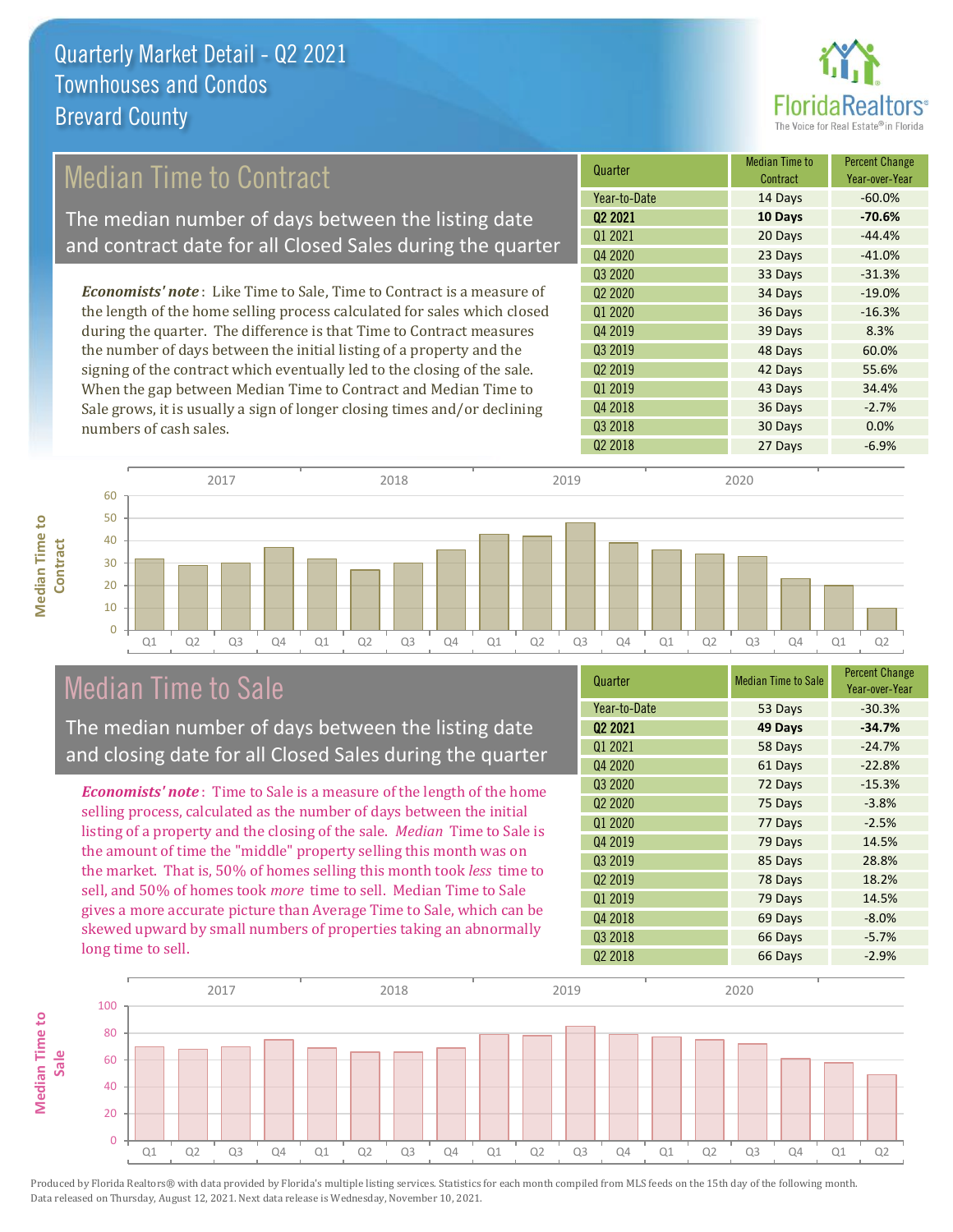

| <b>New Pending Sales</b>                                                      | Quarter             | <b>New Pending Sales</b> | <b>Percent Change</b><br>Year-over-Year |
|-------------------------------------------------------------------------------|---------------------|--------------------------|-----------------------------------------|
|                                                                               | Year-to-Date        | 2,029                    | 31.6%                                   |
| The number of listed properties that went under                               | 02 2021             | 925                      | 22.4%                                   |
|                                                                               | Q1 2021             | 1,104                    | 40.5%                                   |
| contract during the quarter                                                   | Q4 2020             | 769                      | 11.6%                                   |
|                                                                               | Q3 2020             | 900                      | 16.1%                                   |
| <b>Economists' note:</b> Because of the typical length of time it takes for a | 02 2020             | 756                      | $-10.6%$                                |
| sale to close, economists consider Pending Sales to be a decent               | Q1 2020             | 786                      | $-2.2%$                                 |
| indicator of potential future Closed Sales. It is important to bear in        | Q4 2019             | 689                      | 23.0%                                   |
| mind, however, that not all Pending Sales will be closed successfully.        | 03 2019             | 775                      | 5.6%                                    |
| So, the effectiveness of Pending Sales as a future indicator of Closed        | Q <sub>2</sub> 2019 | 846                      | 1.6%                                    |
| Sales is susceptible to changes in market conditions such as the              | Q1 2019             | 804                      | $-11.5%$                                |
| availability of financing for homebuyers and the inventory of                 | Q4 2018             | 560                      | $-10.8%$                                |
| distressed properties for sale.                                               | Q3 2018             | 734                      | 10.0%                                   |



# New Listings

**New Listings**

**Pending Sales**

Pending Sales

The number of properties put onto the market during the quarter

*Economists' note* : New Listings tend to rise in delayed response to increasing prices, so they are often seen as a lagging indicator of market health. As prices rise, potential sellers raise their estimations of value—and in the most recent cycle, rising prices have freed up many potential sellers who were previously underwater on their mortgages. Note that in our calculations, we take care to not include properties that were recently taken off the market and quickly relisted, since these are not really *new* listings.

| Quarter                         | <b>New Listings</b> | <b>Percent Change</b><br>Year-over-Year |
|---------------------------------|---------------------|-----------------------------------------|
| Year-to-Date                    | 1,903               | 11.8%                                   |
| 02 2021                         | 945                 | 23.9%                                   |
| Q1 2021                         | 958                 | 2.0%                                    |
| Q4 2020                         | 807                 | $-3.4%$                                 |
| Q3 2020                         | 865                 | 10.5%                                   |
| Q <sub>2</sub> 20 <sub>20</sub> | 763                 | $-21.9%$                                |
| Q1 2020                         | 939                 | $-5.8%$                                 |
| Q4 2019                         | 835                 | 8.2%                                    |
| Q3 2019                         | 783                 | $-11.1%$                                |
| Q <sub>2</sub> 2019             | 977                 | 1.2%                                    |
| Q1 2019                         | 997                 | $-6.8%$                                 |
| Q4 2018                         | 772                 | 5.5%                                    |
| Q3 2018                         | 881                 | 15.0%                                   |
| Q <sub>2</sub> 2018             | 965                 | 7.8%                                    |

Q2 2018 2.8%

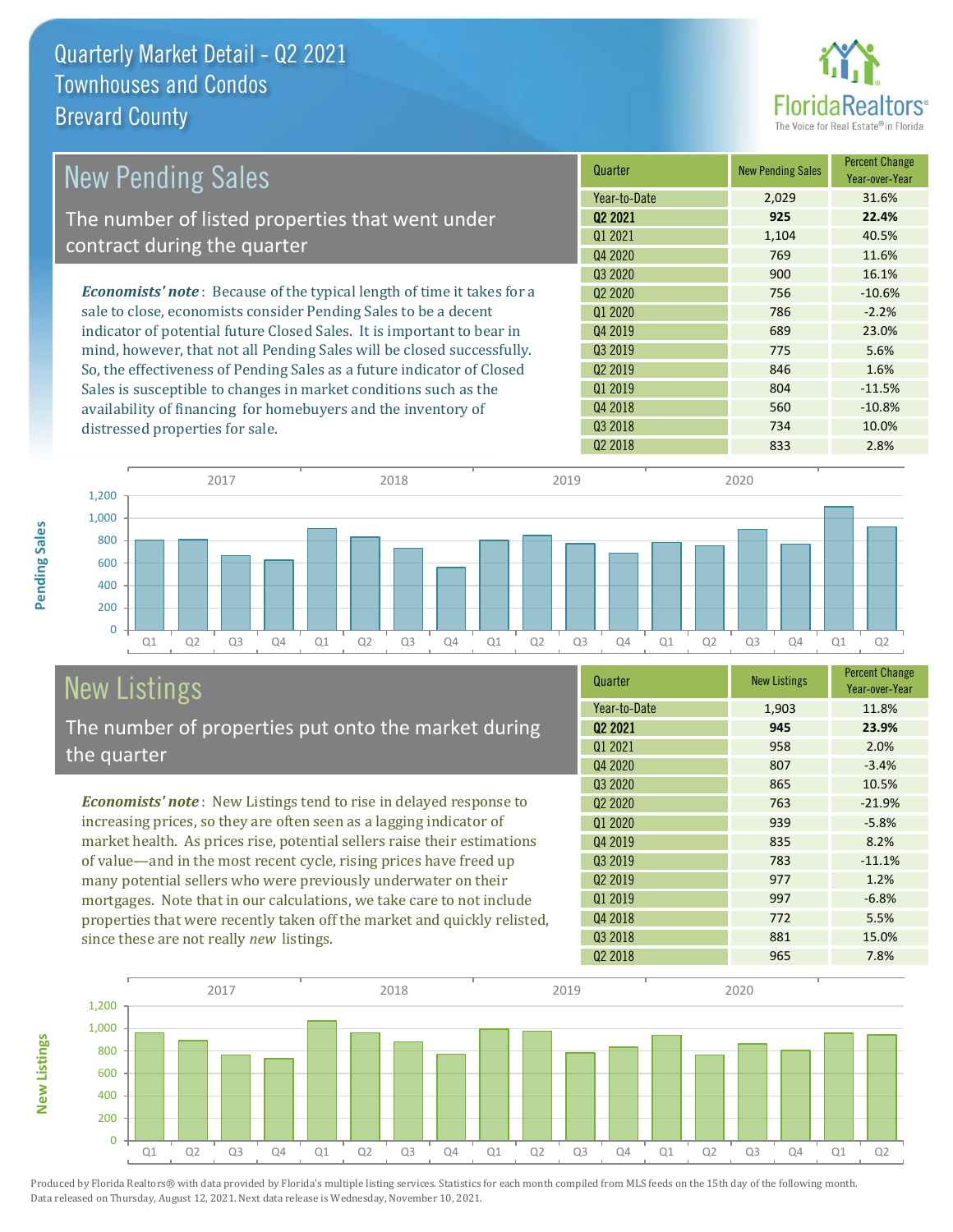

| Inventory (Active Listings)                                                                           | Quarter                         | Inventory | <b>Percent Change</b><br>Year-over-Year |
|-------------------------------------------------------------------------------------------------------|---------------------------------|-----------|-----------------------------------------|
|                                                                                                       | <b>YTD (Monthly Avg)</b>        | 366       | $-54.3%$                                |
| The number of property listings active at the end of                                                  | 02 2021                         | 337       | $-51.1%$                                |
| the quarter                                                                                           | Q1 2021                         | 339       | $-60.2%$                                |
|                                                                                                       | Q4 2020                         | 552       | $-28.0%$                                |
|                                                                                                       | Q3 2020                         | 584       | $-26.7%$                                |
| <b>Economists' note</b> : There are a number of ways to define and calculate                          | Q <sub>2</sub> 20 <sub>20</sub> | 689       | $-22.4%$                                |
| Inventory. Our method is to simply count the number of active listings                                | Q1 2020                         | 852       | $-8.5%$                                 |
| on the last day of the quarter, and hold this number to compare with                                  | Q4 2019                         | 767       | $-15.2%$                                |
| the same quarter the following year. Inventory rises when New                                         | Q3 2019                         | 797       | $-2.7%$                                 |
| Listings are outpacing the number of listings that go off-market                                      | Q <sub>2</sub> 2019             | 888       | 14.6%                                   |
| $\ell = 0$ , $\ell = 0$ , $\ell = 0$ , $\ell = 0$ , $\ell = 0$ , $\ell = 0$ , $\ell = 0$ , $\ell = 0$ | 01.0010                         | 021       | 10.20                                   |

(regardless of whether they actually sell). Likewise, it falls when New Listings aren't keeping up with the rate at which homes are going offmarket.





## Months Supply of Inventory

An estimate of the number of months it will take to deplete the current Inventory given recent sales rates

*Economists' note* : MSI is a useful indicator of market conditions. The benchmark for a balanced market (favoring neither buyer nor seller) is 5.5 months of inventory. Anything higher is traditionally a buyers' market, and anything lower is a sellers' market. There is no single accepted way of calculating MSI. A common method is to divide current Inventory by the most recent month's Closed Sales count, but this count is a usually poor predictor of future Closed Sales due to seasonal cycles. To eliminate seasonal effects, we use the 12-month average of monthly Closed Sales instead.

| Quarter                         | <b>Months Supply</b> | <b>Percent Change</b><br>Year-over-Year |
|---------------------------------|----------------------|-----------------------------------------|
| <b>YTD (Monthly Avg)</b>        | 1.4                  | $-58.8%$                                |
| Q <sub>2</sub> 2021             | 1.2                  | $-61.3%$                                |
| Q1 2021                         | 1.3                  | $-62.9%$                                |
| Q4 2020                         | 2.3                  | $-28.1%$                                |
| Q3 2020                         | 2.5                  | $-26.5%$                                |
| Q <sub>2</sub> 20 <sub>20</sub> | 3.1                  | $-20.5%$                                |
| Q1 2020                         | 3.5                  | $-14.6%$                                |
| Q4 2019                         | 3.2                  | $-15.8%$                                |
| Q3 2019                         | 3.4                  | $-2.9%$                                 |
| Q <sub>2</sub> 2019             | 3.9                  | 14.7%                                   |
| Q1 2019                         | 4.1                  | 17.1%                                   |
| Q4 2018                         | 3.8                  | 15.2%                                   |
| Q3 2018                         | 3.5                  | 2.9%                                    |
| 02 2018                         | 3.4                  | $-2.9%$                                 |

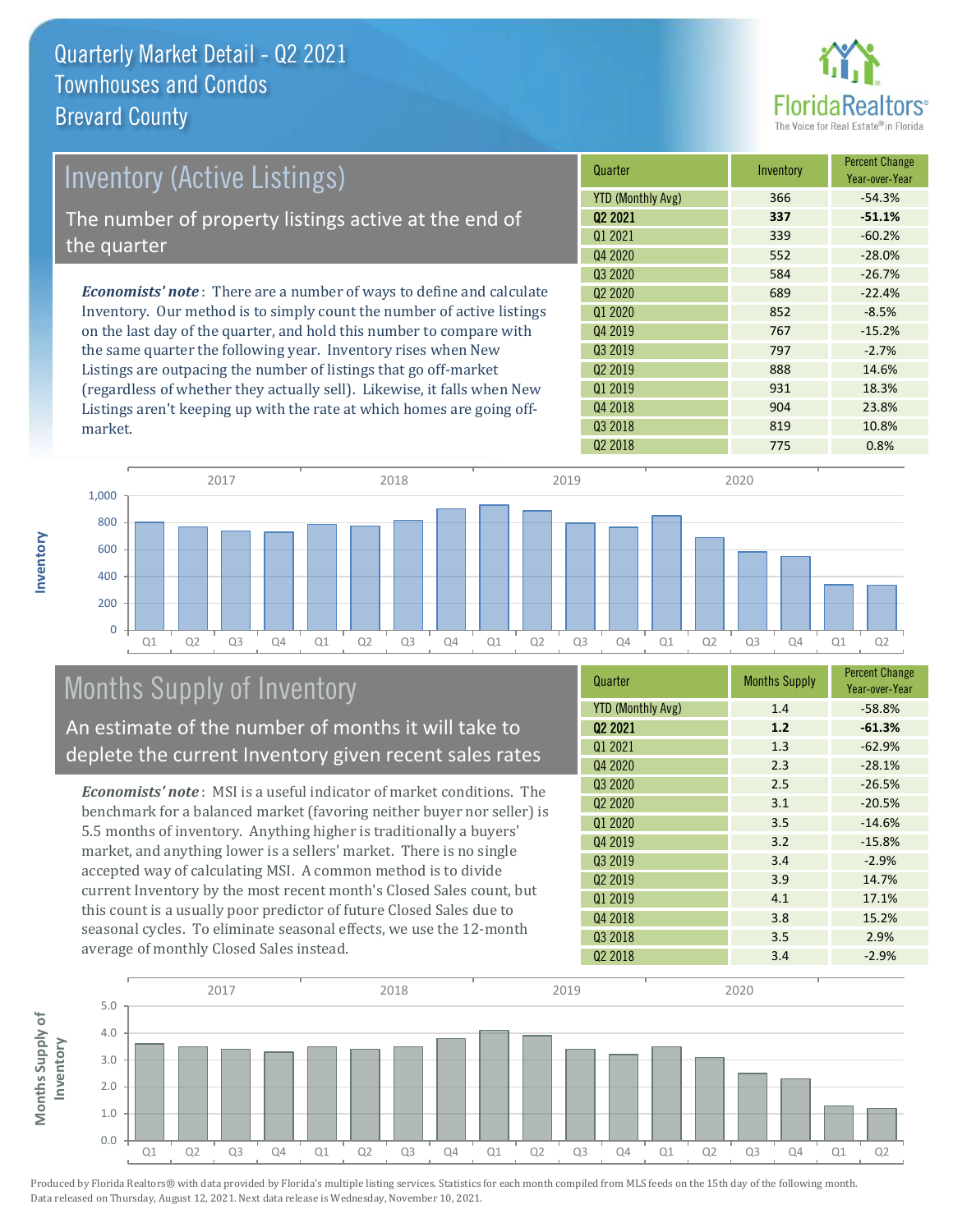

#### *Economists' note:* Closed Sales are one of the simplest—yet most important—indicators for the residential real estate market. When comparing Closed Sales across markets of different sizes, we recommend comparing the percent changes in sales rather than the Closed Sales by Sale Price The number of sales transactions which closed during the quarter

number of sales. Closed Sales (and many other market metrics) are affected by seasonal cycles, so actual trends are more accurately represented by year-over-year changes (i.e. comparing a quarter's sales to the amount of sales in the same quarter in the previous year), rather than changes from one quarter to the next.

| Sale Price            | <b>Closed Sales</b> | <b>Percent Change</b><br>Year-over-Year |
|-----------------------|---------------------|-----------------------------------------|
| Less than \$50,000    | $\mathbf{1}$        | $-87.5%$                                |
| $$50,000 - $99,999$   | 47                  | $-36.5%$                                |
| $$100,000 - $149,999$ | 154                 | 42.6%                                   |
| $$150,000 - $199,999$ | 169                 | 83.7%                                   |
| \$200,000 - \$249,999 | 117                 | 25.8%                                   |
| \$250,000 - \$299,999 | 117                 | 120.8%                                  |
| \$300,000 - \$399,999 | 162                 | 84.1%                                   |
| \$400,000 - \$599,999 | 125                 | 135.8%                                  |
| \$600,000 - \$999,999 | 53                  | 341.7%                                  |
| \$1,000,000 or more   | 9                   | 200.0%                                  |



#### Median Time to Contract by Sale Price The median number of days between the listing date and contract date for all Closed Sales during the quarter

*Economists' note* : Like Time to Sale, Time to Contract is a measure of the length of the home selling process calculated for sales which closed during the quarter. The difference is that Time to Contract measures the number of days between the initial listing of a property and the signing of the contract which eventually led to the closing of the sale. When the gap between Median Time to Contract and Median Time to Sale grows, it is usually a sign of longer closing times and/or declining numbers of cash sales.

| <b>Sale Price</b>     | Median Time to<br>Contract | <b>Percent Change</b><br>Year-over-Year |
|-----------------------|----------------------------|-----------------------------------------|
| Less than \$50,000    | 1 Day                      | $-98.3%$                                |
| $$50,000 - $99,999$   | 15 Days                    | $-16.7%$                                |
| $$100,000 - $149,999$ | 10 Days                    | $-37.5%$                                |
| $$150,000 - $199,999$ | 11 Days                    | $-66.7%$                                |
| \$200,000 - \$249,999 | 8 Days                     | $-78.9%$                                |
| \$250,000 - \$299,999 | 7 Days                     | $-81.1%$                                |
| \$300,000 - \$399,999 | 14 Days                    | $-72.0%$                                |
| \$400,000 - \$599,999 | 12 Days                    | $-83.1%$                                |
| \$600,000 - \$999,999 | 9 Days                     | $-76.9%$                                |
| \$1,000,000 or more   | 8 Days                     | $-60.0%$                                |

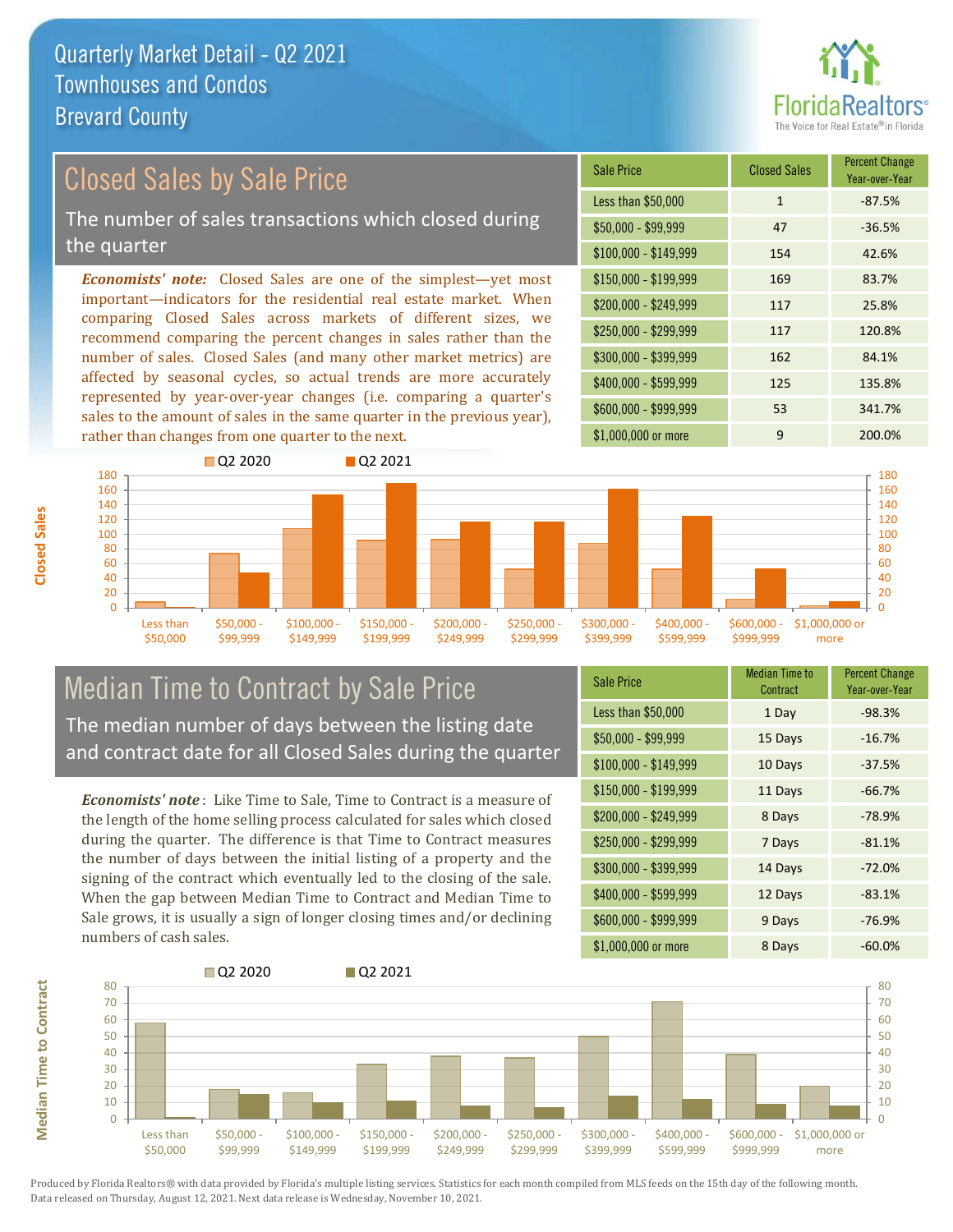

## New Listings by Initial Listing Price

The number of properties put onto the market during the quarter

*Economists' note:* New Listings tend to rise in delayed response to increasing prices, so they are often seen as a lagging indicator of market health. As prices rise, potential sellers raise their estimations of value—and in the most recent cycle, rising prices have freed up many potential sellers who were previously underwater on their mortgages. Note that in our calculations, we take care to not include properties that were recently taken off the market and quickly relisted, since these are not really *new* listings.





#### Inventory by Current Listing Price The number of property listings active at the end of the quarter

*Economists' note* : There are a number of ways to define and calculate Inventory. Our method is to simply count the number of active listings on the last day of the quarter, and hold this number to compare with the same quarter the following year. Inventory rises when New Listings are outpacing the number of listings that go off-market (regardless of whether they actually sell). Likewise, it falls when New Listings aren't keeping up with the rate at which homes are going offmarket.

| <b>Current Listing Price</b> | Inventory | <b>Percent Change</b><br>Year-over-Year |
|------------------------------|-----------|-----------------------------------------|
| Less than \$50,000           | 0         | N/A                                     |
| $$50,000 - $99,999$          | 20        | $-44.4%$                                |
| $$100,000 - $149,999$        | 42        | $-44.7%$                                |
| $$150,000 - $199,999$        | 36        | $-59.1%$                                |
| \$200,000 - \$249,999        | 19        | $-60.4%$                                |
| \$250,000 - \$299,999        | 34        | $-57.0%$                                |
| \$300,000 - \$399,999        | 43        | $-73.5%$                                |
| \$400,000 - \$599,999        | 69        | $-31.7%$                                |
| \$600,000 - \$999,999        | 50        | $-18.0%$                                |
| \$1,000,000 or more          | 24        | $-36.8%$                                |



Produced by Florida Realtors® with data provided by Florida's multiple listing services. Statistics for each month compiled from MLS feeds on the 15th day of the following month. Data released on Thursday, August 12, 2021. Next data release is Wednesday, November 10, 2021.

**Inventory**